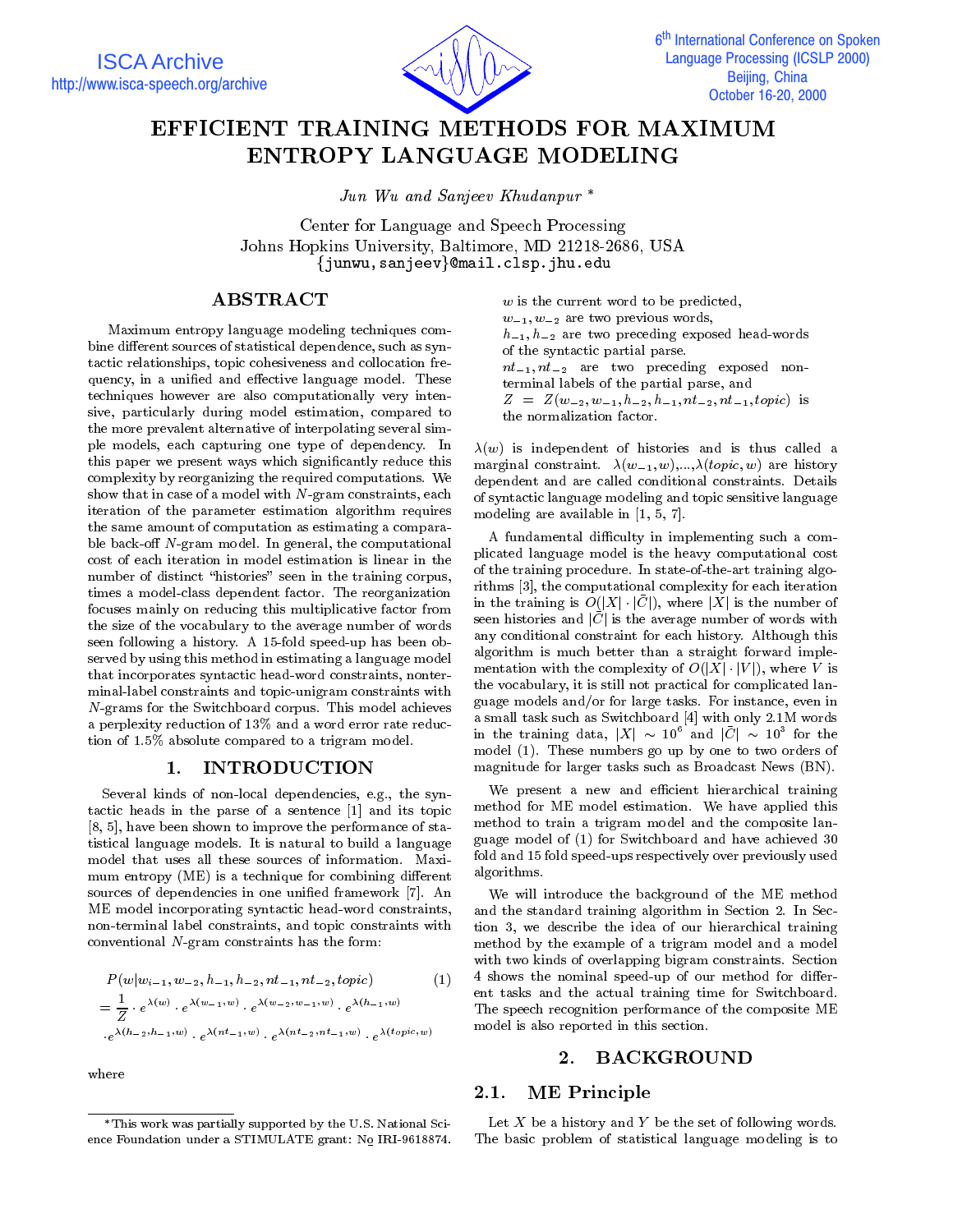estimate a probability measure  $p(X, Y)$  from observations 2.2.  $\langle x_1, y_1 \rangle$  ,...,  $\langle x_L, y_L \rangle$ , where L is the number of training data. For example, in a trigram model,  $Y$  is the vocabulary and  $X$  is the set of seen bigrams. In the maximum entropy framework, a set of binary features,  $G$ , is defined as

$$
G = \{ g_i : (X \times Y) \to \{0, 1\} \}.
$$

Each binary feature  $g_i(x, y)$ ,  $i = 1, ..., k$ , partitions the domain X, Y into two sets: those  $\langle x, y \rangle$  for which  $g_i(x, y)$  is active and those for which it is not. A vector  $\mathbf{a} = a_1, ..., a_k$ is chosen to be the target expectations for these features based on the observed samples  $\langle x_1, y_1 \rangle$  ,...,  $\langle x_L, y_L \rangle$ . Now, the feature set  $G$  and their target expectations define a class  $P$  of all probability distributions whose feature expectations match the target expectations,

$$
\mathcal{P}=\{p: p[g_i(x,y)]=a_i\,\,\forall\,\,i=1,...,k\},
$$

where  $p[g_i(x, y)]$  is the expectation of  $g_i(x, y)$  with respect to the distribution  $p(x, y)$ , as

$$
p[g_i(x, y)] = \sum_{\langle x, y \rangle} p(x, y) \cdot g_i(x, y). \tag{2}
$$

Given such a class  $P$  of probability distributions, we want to find the distribution  $p^*(x, y)$  in P that maximizes the  $\epsilon_{\alpha}$ entropy  $H(p)$  where

$$
H(p) = -\sum_{\langle x,y \rangle} p(x,y) \cdot log \ p(x,y).
$$

The solution  $p(x, y)$  has an exponential form [2]. So  $\Box$ we consider the alternate class  $R$  of exponential models  $m(y|x)$  defined over our features G as

$$
\mathcal{R}=\{m: m(y|x)=\frac{r(y,x)}{Z(x)}\},
$$

where

$$
r(y,x) = \prod_{i=1}^{k} \alpha_i^{g_i(x,y)}, \qquad Z(x) = \sum_{y} r(y,x). \qquad (3) \quad \text{for} \quad \text{cor}
$$

and the  $\alpha$ 's are nonnegative real numbers. Sometimes, we use  $\lambda_i = q_i \cdot in(\alpha_i)$  instead of  $q_i$  in (3).

The intersection of  $P$  and  $R$  contains the maximum entropy distribution  $p_-(x, y)$  and is unique  $|z|$ . Therefore, we only need to find a single exponential model  $m^*(y|x)$  in  $\mathcal{R}$  is a strip that satisfies a set of linear constraints  $P$ .

The generalized iterative scaling (GIS) algorithm [2] and its improved version [3] called IIS provide an iterative procedure to estimate the  $\alpha$ 's in an ME model as

$$
\alpha_i^{(n+1)}(x,y) = \alpha_i^{(n)}(x,y) \cdot \frac{a_i}{m[g_i(x,y)]}
$$
 (4)

where  $m[g_i(x, y)]$  is the expectation of  $g_i(x, y)$ . Starting with arbitrary  $\alpha$ 's, usually initialized as unity, and using these algorithms, we can obtain the model  $p$  .  $\hspace{0.2cm}$ 

#### Training an ME model

We need to estimate the expectations of all features based on:

$$
m[g_i(x,y)] = \sum_{\langle x',y' \rangle: g_i(x',y')=1} P(x') \cdot m(y'|x') \cdot g_i(x,y). \quad (5)
$$

 same amount of time as the calculation of all normalization We also need to calculate the normalization factor <sup>Z</sup> for each history according to (3). It can be proved that the estimation of all feature expectations  $m[g_i(x, y)]$  takes the factors Z. Therefore, we only show how to reduce the computation for the denominator  $Z$ . The simplification for computing the feature expectation is similar.

In conventional training algorithms, features in <sup>G</sup> are partitioned into two subsets: the marginal-feature subset  $G_{\rm eff}$  and the conditional-feature subset  $G_{\rm eff}$  the vocabulary subset  $\mu$  $I_{\mu}$  is split little subsets  $I_{\mu}$  and  $I_{\mu} - I_{\mu}$  where

 $Y_m = \{y: g_i(y) = 1 \text{ for some } g_i \in G_m\}$ contains all <sup>y</sup>'s that have some marginal constraints acti vated. Y is also split into subsets  $Y_x$  and  $Y - Y_x$  as

 $Y_x = \{y : g_i(x, y) = 1 \text{ for some } g_i \in G_c\},\$ 

*i.e.*,  $Y_x$  contains all y's that have a conditional constraint in a given context x. The calculation of  $Z(x)$  is simplified as follows.

$$
Z(x) = |Y - Y_m| + \sum_{y \in Y_m} r(y) + \sum_{y \in Y_x} (r(y, x) - r(y)) \quad (6)
$$

where  $r(y)$  is the product of marginal constraints. The total computation for all  $Z(x)$ 's is  $O(|X| \cdot \bar{C} + |Y|)$ , where  $\cup$  is the average size of  $1x$  and the mist term in (6) is a constant, the second term can be precalculated for all  $x$ 's in  $O(|Y|)$  time, and the third term requires  $O(|X| \cdot \bar{C})$  time for all x. Typically  $\bar{C}$  is two orders of magnitude smaller than the vocabulary size  $|Y|$ , resulting in a considerable computational speed-up relative to  $O(|X| \cdot |Y|)$ .

 $Z(x) = \sum_{i=1}^{n} r(y, x)$ . (3) tories increases by several orders of magnitude and  $\overline{C}$  be-This implementation, however, is still impractical for a large corpus, especially when constraints other than N-grams are considered, because the number of distinct hiscomes extremely large. Obviously, the most computationally expensive part in (6) is in the third term. We reduce computation by simplifying the calculation of this term.

# 3. HIERARCHICAL TRAINING

 $m[g_i(x,y)]$  (4) to train a model with non-nested features using the ex-In a typical ME model, some features, such as the unigram feature  $\lambda_i(w)$ , the bigram feature  $\lambda_i(w_{-1}, w)$  and the trigram feature  $\lambda_k(w_{-2}, w_{-1}, w)$  are nested, while other features, such as the syntactic feature  $\lambda(h_{-1}, w)$  and the bigram feature  $\lambda(w_{-1}, w)$ , are not. First we show how to train a model with only hierarchically nested features using the example of a trigram model. Then we show how ample of a model with two kinds of overlapping bigram constraints. This work extends the core ideas outlined in [6] to take decisive advantage of the specific structure of N-gram models.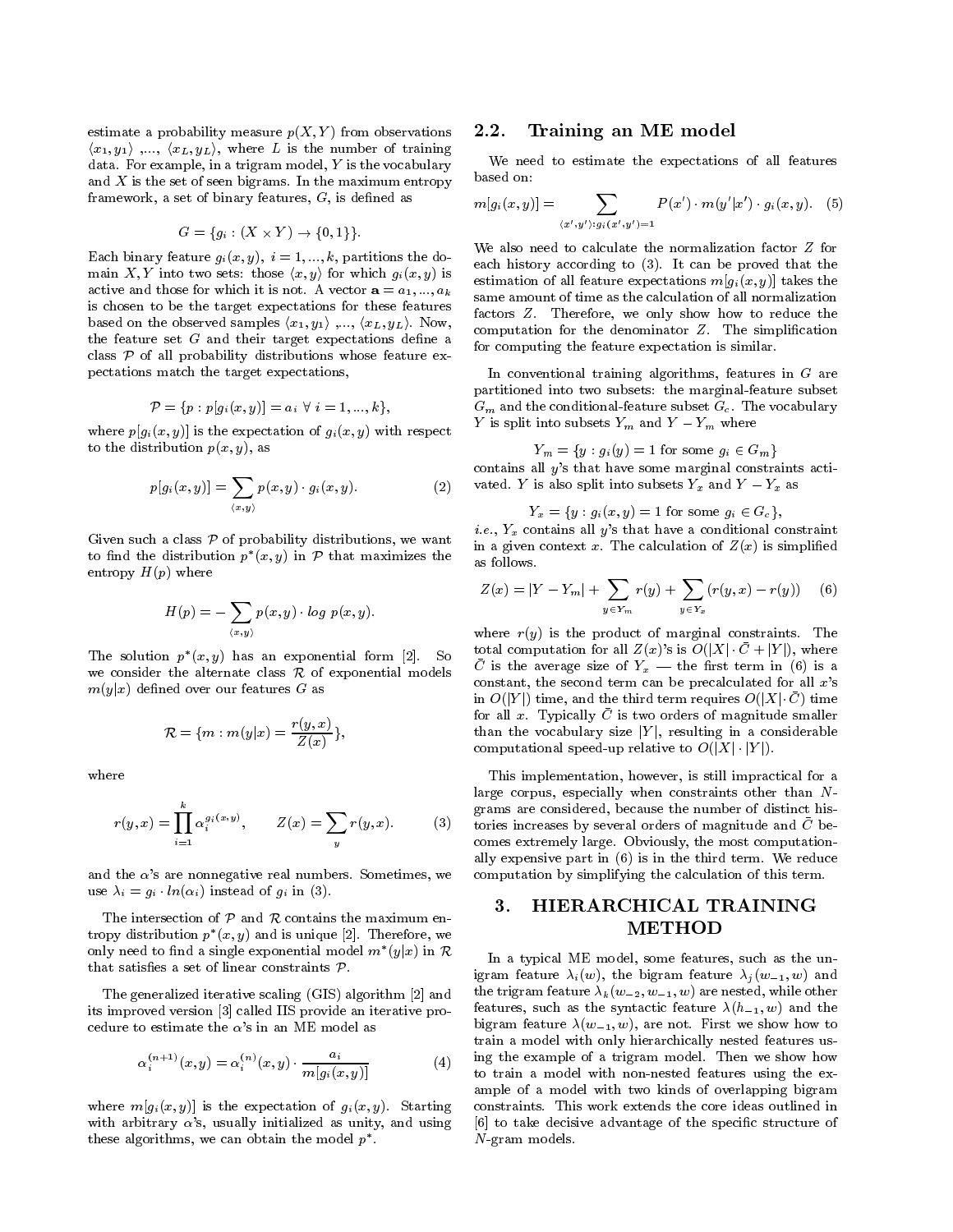#### 3.1. Training a Model with Only Nested Features

In computing the denominators in a standard trigram ME model

$$
P(w|w_{-2}, w_{-1}) = \frac{\alpha_i^{g_i(w)} \cdot \alpha_j^{g_j(w_{-1}, w)} \cdot \alpha_k^{g_k(w_{-2}, w_{-1}, w)}}{Z(w_{-2}, w_{-1})}, \quad (7
$$

the third term in (6) is

$$
\sum_{w \in Y_x} (\alpha_i^{g_i(w)} \cdot \alpha_j^{g_j(w_{-1},w)} \cdot \alpha_k^{g_k(w_{-2},w_{-1},w)} - \alpha_i^{g_i(w)}).
$$
 (8)

Notice that for most of the word in  $Y_x$ , only bigram features are activated. We take advantage of this fact and split the word set  $Y_x$  into  $Y_b$  and  $Y_x = Y_b$  where

 $Y_b = \{w: g_j(w_{-1}, w) = 1 \text{ for some bigram feature } g_j\}$ and also into  $Y_t$  and  $Y_x - Y_t$  where

 $Y_t = \{w: g_k(w_{-2}, w_{-1}, w) = 1 \text{ for some trigram feature } g_k\}$ After some algebraic manipulations, (8) can be rewrite as

$$
\sum_{w \in Y_h} (\alpha_i^{g_i(w)} \cdot \alpha_j^{g_j(w_{-1},w)} \cdot \alpha_k^{g_k(w_{-2},w_{-1},w)} - \alpha_i^{g_i(w)})
$$
\n
$$
= \sum (\alpha_i^{g_i(w)} \cdot \alpha_j^{g_j(w_{-1},w)} - \alpha_i^{g_i(w)})
$$
\n(9)

$$
+ \sum_{w \in Y_t} (\alpha_i^{g_i(w)} \alpha_j^{g_j(w_{-1},w)} \alpha_k^{g_k(w_{-2},w_{-1},w)} - \alpha_i^{g_i(w)} \alpha_j^{g_j(w_{-1},w)}) \prod_{i=0}^r
$$

 $T$  is common to sum over  $T$  is common to all the sharing and  $T$  and  $T$  and  $T$  and  $T$  and  $T$  and  $T$  and  $T$  and  $T$  and  $T$  and  $T$  and  $T$  and  $T$  and  $T$  and  $T$  and  $T$  and  $T$  and  $T$  and  $T$  and  $T$  and  $T$  an suffix and need to be computed only once. The complexity is O(B) for all histories. In practice, Yt has few words which have trigram constraints in any history, and so the 3.3. sum over  $Y_t$  can be evaluated in  $O(T)$  time for all histories. Therefore our method reduces the overall complexity to  $O(U + B + T)$  which is the same as that of training a backoff trigram model.

To train an N-gram model in general, we can hierar chically group histories according to their suffixes. The computation for  $Z$  is also split into two parts. The first part is fixed for the histories with the same suffix and need be computed only once. The second part can be recursively computed by applying the scheme in  $(9)$  N-1 times. The overall complexity is in the order of the number of all unigrams, bigrams, ..., N-grams, and is bounded by  $O(N/L)$ since the number of distinct *n*-grams of any order  $n < N$ is less than the size of the training data.

#### 3.2. Models with Non-Nested Features

Consider the ME model with with both the bigram constraints of the syntactic head-words and the conventional bigram constraints:

$$
P(w|h_{-1}, w_{-1}) = \frac{\alpha_i^{g_i(w)} \cdot \alpha_j^{g_j(w_{-1}, w)} \cdot \alpha_k^{g_k(h_{-1}, w)}}{Z(h_{-1}, w_{-1})}.
$$
 (10)

The third summation in (6) becomes

$$
\sum_{w \in Y_x} \alpha_i^{g_i(w)} \cdot \alpha_j^{g_j(w_{-1},w)} \cdot \alpha_k^{g_k(h_{-1},w)} - \alpha_i^{g_i(w)}.
$$
 (11)

We split  $Y_x$  into two complementary sets  $Y_w$  and  $Y_x - Y_w$ where

 $Y^{\{V\}}$   $Y_w = \{w : g_j(w_{-1}, w) = 1$  for some bigram features  $g_j\},$ and also into sets  $I_h$  and  $I_x = I_h$ , where

 $Y_h = \{w : g_k(h_{-1}, w) = 1$ for some syntactic features  $g_k\}$ Then this summation in (11) can be estimated as

$$
\sum_{w \in Y_x} \alpha_i^{g_i(w)} \cdot \alpha_j^{g_j(w_{-1},w)} \cdot \alpha_k^{g_k(h_{-1},w)} - \alpha_i^{g_i(w)} \n= \sum_{w \in Y_w \cap Y_h} (\alpha_i^{g_i(w)} \cdot \alpha_j^{g_j(w_{-1},w)} \cdot \alpha_k^{g_k(h_{-1},w)} -\alpha_i^{g_i(w)} \cdot \alpha_j^{g_j(w_{-1},w)} - \alpha_i^{g_i(w)} \cdot \alpha_k^{g_k(h_{-1},w)} + \alpha_i^{g_i(w)} \n+ \sum_{w \in Y_w} (\alpha_i^{g_i(w)} \cdot \alpha_j^{g_j(w_{-1},w)} - \alpha_i^{g_i(w)}) \n+ \sum_{w \in Y_w} (\alpha_i^{g_i(w)} \cdot \alpha_k^{g_k(h_{-1},w)} - \alpha_i^{g_i(w)}) \n+ \sum_{w \in Y_h} (\alpha_i^{g_i(w)} \cdot \alpha_k^{g_k(h_{-1},w)} - \alpha_i^{g_i(w)})
$$
\n(12)

 $\overline{O(B)}$  and  $\overline{O(B_h)}$  to compute respectively, where  $B_h$  is the  $\sim$  - have both kinds of bigram constraints for each history. The The last two summations in (13) require the time of number of syntactic bigrams. The complexity of calculating the first summation is difficult to estimate in theory, but it is much less than the complexity of using (11) directly in practice, because only a small number of words computation necessary for training a model with both bigram and syntactic bigram constraints is reduced by two orders of magnitude in Switchboard, and its actual complexity is still bounded by  $O(L)$ .

#### General Cases

The above two schemes can be extended to solve the problem for training any ME model. All features can be assigned to one of <sup>M</sup> groups, and in each group, features are nested with the highest order no more than N. We call this kind of model an  $MN$ -model. We define the compounds of features with the same order as super-features. For instance, conventional bigram features  $g_i$  and head word bigram features gk are combined to generate super bigram reatures  $f_{ik}$  where  $f_{ik} (w_{-1}, n_{-1}, w) = 1$  in  $g_i (w_{-1}, w) = 1$ or  $g_k(h_{-1}, w) = 1$ . All super-features are now nested features. We apply both the method in Section 3.1 and that in 3.2 simultaneously in training an  $MN$ -model and may achieve a computation complexity of  $O(N \cdot 2^M \cdot L)$  in practice.

\compare. A simplied training method similar to that in Section 3.2 has been proposed in [6]. However, this method does not take advantage of nested-features, and therefore results in less efficiency compared to ours. The complexity for training an *N*-gram model is  $O(2+A)$  instead of  $O(N+L)$ . This method is of little use in training a complicated model as (1) in which the number of interacting constraints is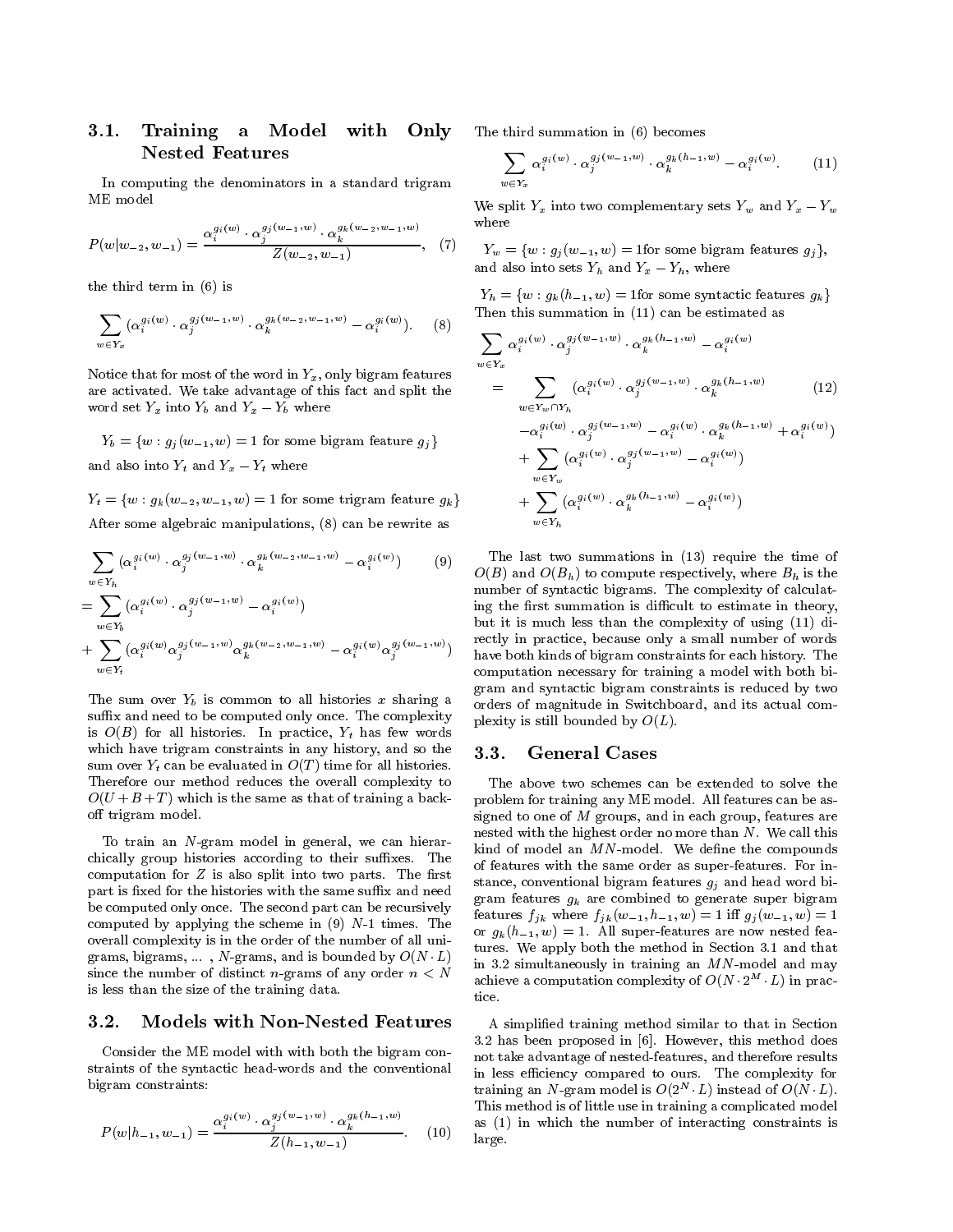#### 4. EXPERIMENTAL RESULTS

#### 4.1. Nominal Speed-Up

From the previous section we can see that the training time is in proportion to the total number of terms to be  $4.3.$ summed up for all  $Z$ 's. We count this number for both the old method and the new one and estimate the running time of a training method according to this number. The nominal speed-up is defined as:

$$
\text{speed-up} = \frac{\# \text{ of terms in the old method}}{\# \text{ of terms in the new method}}.
$$

The speed-up for training a trigram model and a 4-gram model is estimated based on the statistics from three corpora: Switchboard, a 14M-word subset of BN corpus and the entire 130M-word BN corpus (Table 4.1). Column 2 shows the tasks with their size. Column 3 are the num bers of terms in the old method and Column 4 are for the new method respectively. Column 5 shows the nominal speed-up. One can see that: 1. the nominal speed-up is more than 2 orders of magnitude. 2. when the size of the training set increases, the training time of the old method increases almost in square, 3. the training time of the new method however is bounded by the size of the training data and therefore only increases slightly as the train set increases. 4. the speed-up is greater as the size of the task increases, and 5. the speed-up is greater for higher order language models (4-gram vs trigram). Therefore, our hierarchical training method will be very efficient for training large language models. Table 4.1 shows the

| Model              | Corpus(size) | НS                 | New                | Speed-up           |                |
|--------------------|--------------|--------------------|--------------------|--------------------|----------------|
|                    | Swbd(2.1M)   | 1.6 <sub>e8</sub>  | 9e6                | 2e2                |                |
| 3-gram             | BN(14M)      | 2.7 <sub>e</sub> 9 | 6.6 <sub>e</sub> 7 | 4e2                | $\overline{2}$ |
|                    | BN(130M)     | 2.4e10             | 4.3e7              | 5.6 <sub>e2</sub>  |                |
|                    | Swbd(2.1M)   | 3.2e9              | $2.1\mathrm{e}{6}$ | 1.6 <sub>e</sub> 3 |                |
| $4\,\mathrm{gram}$ | BN(14M)      | $1.0$ e $11$       | 2.1 <sub>e</sub> 7 | 7e3                |                |
|                    | BN(130M)     | 3.4e12             | 9.4 <sub>e</sub> 7 | 3.6 <sub>e</sub> 4 | $\Omega$       |

Table 1: Nominal Speed-Up for N-gram Models

nominal speed-up for training the language model (1) with non-nested features for the Switchboard. The computational complexity is also nominal to reduce in 2 orders of magnitude using the new algorithm.

|       | ≏W              | peed-up} |
|-------|-----------------|----------|
| 6.8e9 | ne <sup>7</sup> |          |

Table 2: Nominal Speed-up for the Composite Model

#### 4.2. Actual Observed Training Time

We train the trigram model and the composite model (1) for the Switchboard using both the conventional and the new methods. The following table shows the actual training times. The speed-up is about 30 folds training the

| Model     | .)ld Method | New Method | Speed-up |    |
|-----------|-------------|------------|----------|----|
| Trigram   |             | 0.06       | 30       | ο. |
| Composite | 150         | 9.5        |          |    |

Table 3: Training Time per Iteration (CPU-Hour)

trigram model, and is about 15 folds for training the composite language model. The actual speed-up is less than the nominal one because the program is more complicated for the new method than that for the old one.

#### The Performance of the Composite ME model

The composite ME model (1) is trained for the Switchboard task. It out-performs models using any subset of its constraints, as expected. Table 4 shows the perfor mance of the language models using different sources of information. Overall, the composite language model (Row 7) achieves a perplexity reduction by 13% and a WER reduction by 1.5% absolute compared to the results of the trigram model (Row 1).

| No.            | Model Constraints                                      | Perplexity | WER   |
|----------------|--------------------------------------------------------|------------|-------|
|                | $3 - gram$                                             | 79.0       | 38.5% |
| $\overline{2}$ | $3\text{-gram} + \text{NT}$                            | 75.1       | 37.8% |
| -3             | $3$ -gram $+HW$                                        | 74.5       | 37.7% |
| 4              | $3\text{-gram} + \text{Topic}$                         | 73.5       | 37.8% |
| 5              | $3\text{-gram} + HW + NT$                              | 74.0       | 37.5% |
| 6              | $3\text{-gram} + \text{Topic} + \text{HW}$             | 69.9       | 37.2% |
|                | $3\text{-gram} + \text{Topic} + \text{HW} + \text{NT}$ | 67.9       | 37.0% |

Table 4: Performance of ME Language Models with N-gram, Headword (HW), Nonterminal Label (NT) and Topic Dependencies

#### **REFERENCES** 5.

- 1. C. Chelba and F. Jelinek, "Exploiting Syntactic Structure for Language Modeling", Proceedings of COLING-ACL'98, pp. 225-231, Aug. 1998.
- 2. I. Csiszár, "Why Least Squares and Maximum Entropy? An Axiomatic Approach to Inference for Linear Inverse Problems", The Annals of Statistics, Vol. 19, No 4, Dec. 1991.
- 3. S. Della Pietra, V. Della Pietra and J. Lafferty, "Inducing Features of Random Fields", IEEE Trans. on PAMI, 19(4), pp280-393, April 1997.
- 4. J. Godfrey, E. Holliman, and J. McDaniel, "SWITCH-BOARD: Telephone speech corpus for research and development", Proc. of ICASSP'92, pp 517-520, 1992.
- 5. S. Khudanpur and J. Wu, "A Maximum Entropy Language Model to Integrate  $N$ -Grams and Topic Dependencies for Conversational Speech Recognition", Pro ceedings of ICASSP'99, pp. 553-556, 1999
- 6. J. Lafferty and B. Suhm. "Cluster expansions and iterative scaling for maximum entropy language models", in Maximum Entropy and Bayesian Methods, Kluwer Academic Publishers, 1996.
- 7. J. Wu and S. Khudanpur, "Combining Nonlocal, Syntactic and N-Gram Dependencies in Language Modeling", Proceedings of Eurospeech'99, vol 5, pp2179- 2182, Sep. 1999.
- 8. R. Iyer and M. Ostendorf, "Modeling Long Range Dependence in Language," Proceedings of ICSLP'96, pp 236-239, Oct. 1996.